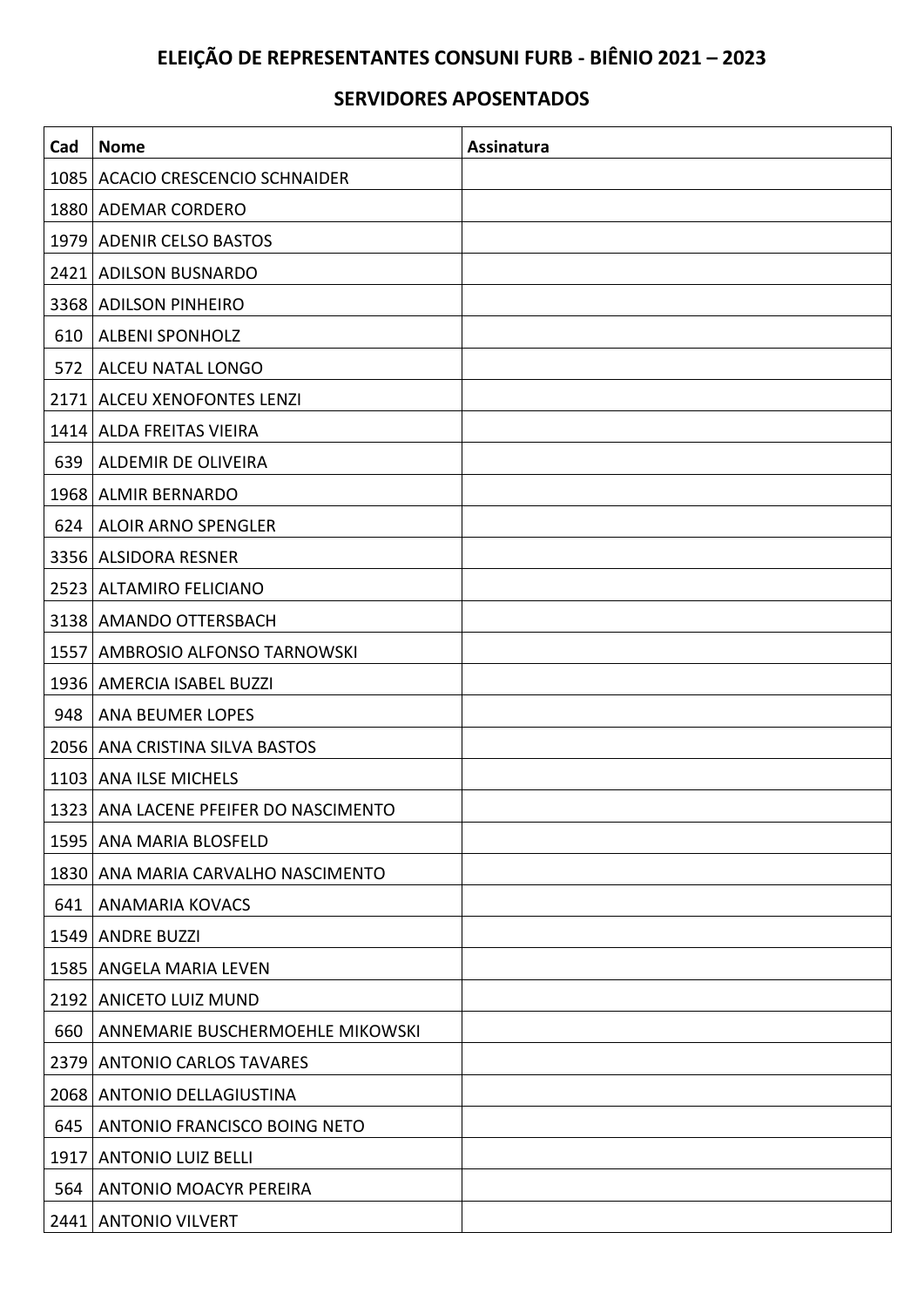| Cad  | <b>Nome</b>                                    | <b>Assinatura</b> |
|------|------------------------------------------------|-------------------|
| 736  | <b>ANTONIO ZANLUCA</b>                         |                   |
| 1575 | <b>APARECIDA BEDUSCHI SCHWAB</b>               |                   |
|      | 2109   ARI ROEDEL                              |                   |
| 2837 | ARISTHEU JOSE FORMIGA DE OLIVEIRA              |                   |
|      | 3198   ARLEI GENI TRENTINI KLOCK               |                   |
|      | 1123   ARLETE FEIJO                            |                   |
| 634  | <b>ARLINDO BERNART</b>                         |                   |
|      | 1739   ARLINDO SCHULZ                          |                   |
| 2313 | ARNALDO ROSA DE ANDRADE                        |                   |
|      | 2629 ARNO MULLER                               |                   |
|      | 1759   ARTHUR ALEXANDRE HACKBARTH NETO         |                   |
|      | 2349 ARTUR SALVIO SPENGLER                     |                   |
|      | 2943   ASILDA PACHUCZKI                        |                   |
| 1218 | <b>BEATE FRANK</b>                             |                   |
| 1477 | <b>BERNADETE MOREIRA</b>                       |                   |
| 597  | <b>BERNARD HUGO</b>                            |                   |
| 598  | <b>BRAULIO MARIA SCHLOEGEL</b>                 |                   |
| 670  | <b>BRAZ REIS E SILVA</b>                       |                   |
| 1648 | CARLOS ALBERTO VARGAS AVILA                    |                   |
| 2893 | <b>CARLOS ROBERTO LINHARES</b>                 |                   |
|      | 2868   CARLOS TONI MINATTI                     |                   |
| 815  | <b>CARLOS XAVIER SCHRAMM</b>                   |                   |
|      | 3134   CARMEN APARECIDA FORMIGARI              |                   |
| 571  | <b>CARMEN LUCIA WALTRICK MARTINS</b>           |                   |
|      | 1399   CARMINE BUSARELLO                       |                   |
|      | 1158   CATARINA MARIA DAS GRAÇAS ASSINK IBANEZ |                   |
|      | 1246   CECILIA ANGELO                          |                   |
|      | 1231   CELIA FERRAREZI BECKEDORFF              |                   |
| 631  | <b>CELIA GOES</b>                              |                   |
|      | 2554 CELIO DETTMER                             |                   |
| 1827 | <b>CELSO BENTO SOUZA</b>                       |                   |
| 658  | <b>CELSO MARIO ZIPF</b>                        |                   |
|      | 2429   CESAR VILSON TOASSI                     |                   |
| 2172 | <b>CLARA MARIA VON HOHENDORFF</b>              |                   |
| 2006 | <b>CLARICE TEREZINHA SCHMIDT</b>               |                   |
|      | 1773   CLARISSE ODEBRECHT                      |                   |
|      | 1650 CLAUDIA ARARIPE FREITAS SIEBERT           |                   |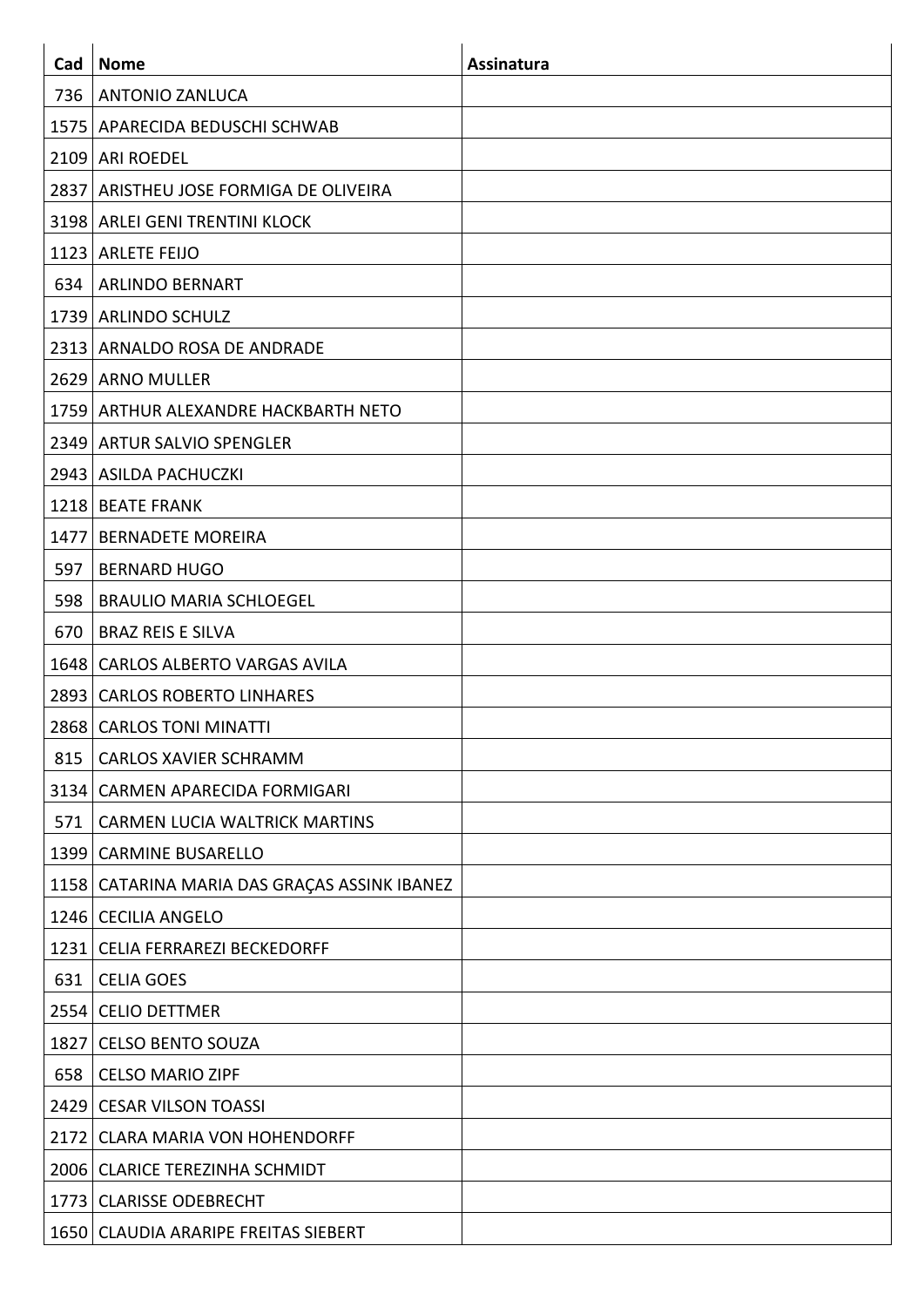| Cad  | <b>Nome</b>                                | <b>Assinatura</b> |
|------|--------------------------------------------|-------------------|
| 2681 | CLAUDIA HASSELMANN SCHLINDWEIN             |                   |
|      | 3326   CLAUDIA REGINA LIMA DUARTE DA SILVA |                   |
| 1667 | <b>CLAUDIO JUNGE</b>                       |                   |
| 1488 | <b>CLAUDIO LOESCH</b>                      |                   |
| 2285 | <b>CLAUDIO MARTINS</b>                     |                   |
| 2817 | <b>CLAUDIO NILSON DE ANDRADE</b>           |                   |
| 3399 | <b>CLEOMAR ORLANDO AIGNER</b>              |                   |
| 1086 | CORA CLIVIA MARIA SCHNEIDER                |                   |
| 807  | <b>CRISTA BLEICH FEHSENFELD</b>            |                   |
| 2656 | CRISTINA GERASIMENKO SOUZA                 |                   |
| 654  | <b>DALCIO ALVES</b>                        |                   |
| 754  | DALILA MARIA PEDRINI                       |                   |
| 685  | DALILO PEDRO MARTENDAL                     |                   |
| 1757 | DANIEL AMERICO MOREIRA                     |                   |
| 2530 | DARCY DE SOUSA                             |                   |
| 2828 | DAVILSON MARQUES VIEIRA                    |                   |
| 674  | DEBORA FERREIRA DE SOUZA                   |                   |
| 2991 | DEBORA ISOLANI DE MATOS                    |                   |
| 1589 | <b>DECIO ZENDRON</b>                       |                   |
| 1369 | DELMAR MACIEL CASTELO DE SOUZA             |                   |
| 642  | DEMERVAL MAFRA                             |                   |
| 2361 | DENISE DEL PRA NETTO MACHADO               |                   |
| 883  | DEODETE PACKER VIEIRA                      |                   |
| 2484 | DEYSE ELISABETH ORTIZ SUMAN CARPENTER      |                   |
| 664  | <b>DIDEROT CARLI</b>                       |                   |
| 2375 | DILSON TOMIO                               |                   |
| 2641 | DIVA FARRET RANGEL MARTINELLI              |                   |
| 1792 | <b>DIVINA MARIA MARTINS</b>                |                   |
| 636  | <b>DOLORES TOMIO ODELI</b>                 |                   |
| 1756 | <b>DORIS ZWICKER BUCCI</b>                 |                   |
| 643  | <b>DORLI REZENDE</b>                       |                   |
| 3113 | <b>DOROTI JUNG WANKE</b>                   |                   |
| 2070 | <b>EDELBERTO LUIZ REINEHR</b>              |                   |
| 574  | EDI MARIA SILVA                            |                   |
| 2362 | EDIMO CELSO RUDOLF                         |                   |
| 1871 | EDINARA TEREZINHA DE ANDRADE               |                   |
| 653  | EDITE KOEHLER DA SILVA                     |                   |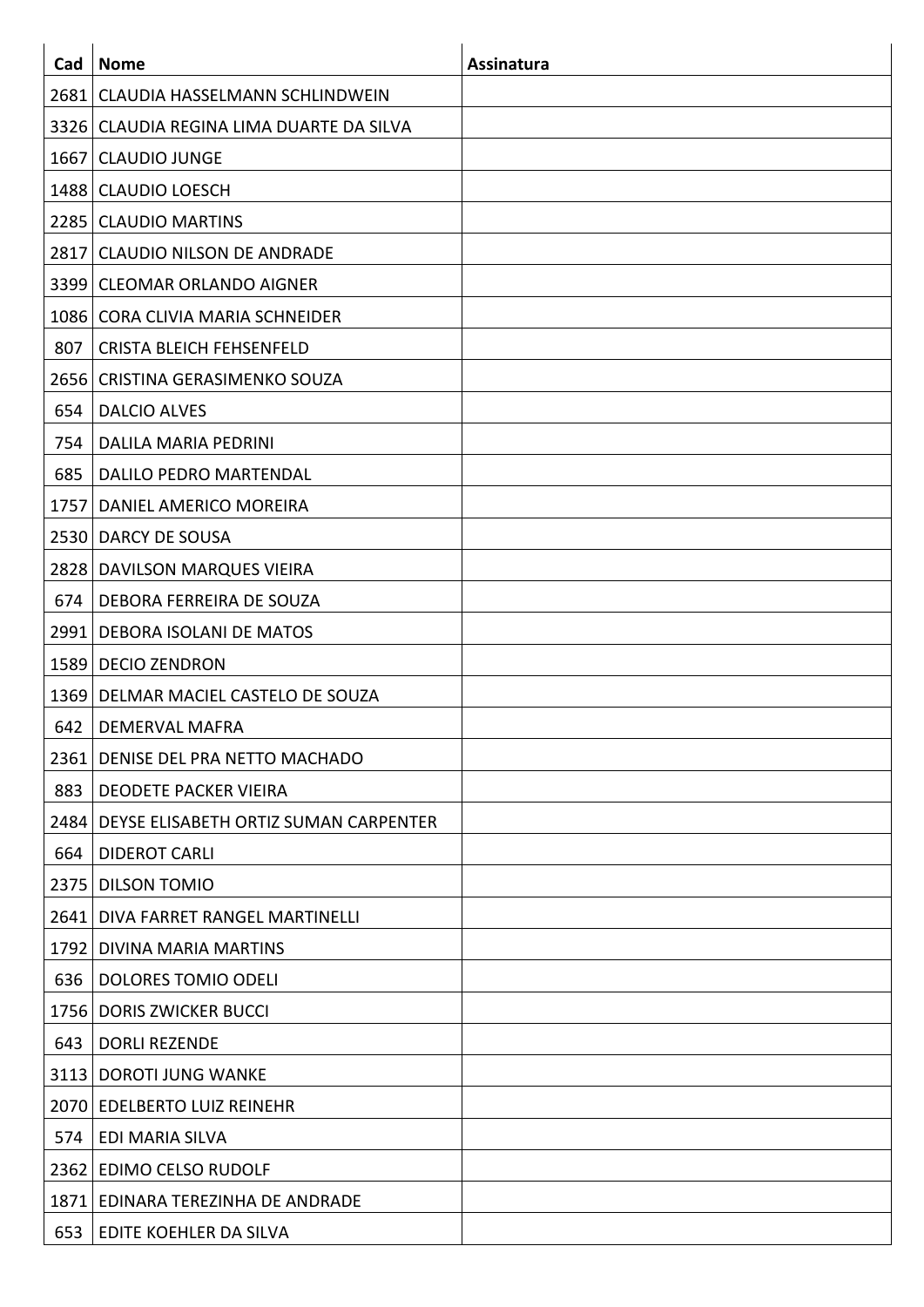| Cad  | <b>Nome</b>                      | Assinatura |
|------|----------------------------------|------------|
| 750  | <b>EDSON CARLOS GARDINI</b>      |            |
| 938  | <b>EDSON FRANCISCO BRUNSFELD</b> |            |
| 2321 | <b>EDSON SCHROEDER</b>           |            |
| 2604 | <b>ELENIR RODERS BUDAG</b>       |            |
| 1334 | <b>ELIANE WAMSER</b>             |            |
| 1763 | <b>ELIDE KURBAN</b>              |            |
|      | 2486 ELISA PROBST HAUSMANN       |            |
| 626  | ELISABETH MARIA BRUNING SCHMITT  |            |
| 2880 | <b>ELISE PEDRINI GRAHL</b>       |            |
| 2013 | <b>ELISETE TERNES PEREIRA</b>    |            |
|      | 1528 ELMO GRUTZMACHER            |            |
| 2218 | ELOIR JOSE MACHADO               |            |
| 2924 | <b>ELSA CRISTINE BEVIAN</b>      |            |
| 669  | <b>EMA DOS SANTOS</b>            |            |
| 1316 | <b>EMARDI FEIJO VIEIRA</b>       |            |
| 1282 | <b>ERICH RALF DUEBBERS</b>       |            |
| 2016 | <b>ERNESTO JACOB KEIM</b>        |            |
| 748  | ESTER IVONE MARCOS NEOTTI KONIG  |            |
| 2606 | ETELVINA SCOTTINI                |            |
| 619  | <b>EUZI DE LIMAS TOMIO</b>       |            |
|      | 2411 EVANDRO FELIN LONDERO       |            |
|      | 2980 EVANILDE MARIA MOSER        |            |
| 1339 | <b>EVARISTO BAPTISTA</b>         |            |
| 627  | <b>EWALD HEINZ</b>               |            |
| 593  | <b>EZAIR CRISTOVAO</b>           |            |
| 1327 | <b>FELIX BRUNNER</b>             |            |
| 1457 | <b>FERNANDO REZINI</b>           |            |
| 1057 | <b>FIORELLO NONES</b>            |            |
| 1315 | <b>FLORIANO HENKELS</b>          |            |
| 566  | <b>FRANCISCO SCHATZ</b>          |            |
|      | 1516 FRED DUERK WACHHOLZ         |            |
| 2102 | <b>FREDERICO GUAREZ</b>          |            |
|      | 3166 FULVIO CESAR SEGUNDO        |            |
| 3309 | <b>GELCI ROSTIROLLA</b>          |            |
| 1573 | <b>GENILDO GESSER</b>            |            |
| 2590 | <b>GEOVANI ZANELLA</b>           |            |
| 2221 | <b>GERALDO MORETTO</b>           |            |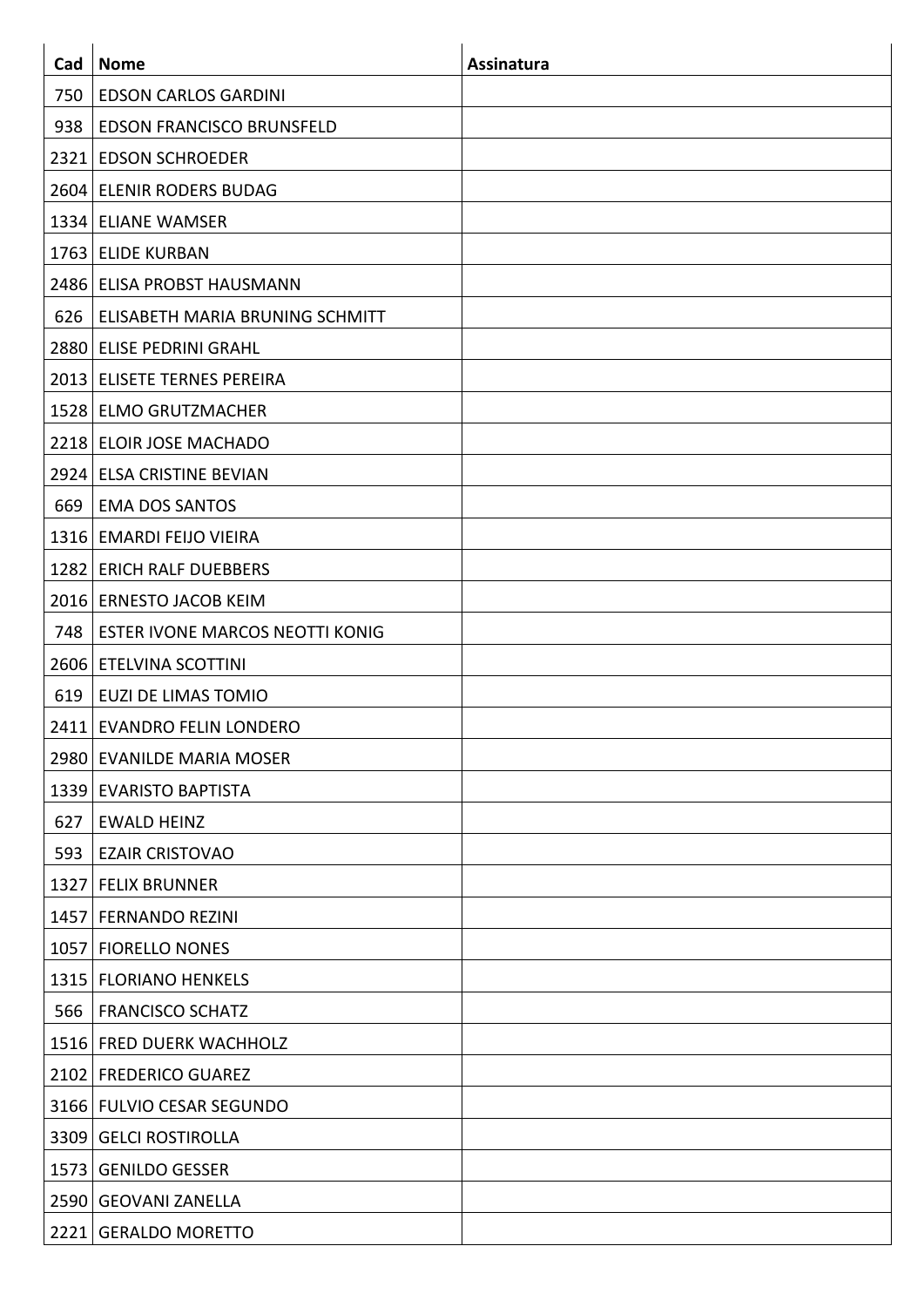| Cad  | <b>Nome</b>                               | <b>Assinatura</b> |
|------|-------------------------------------------|-------------------|
| 582  | <b>GERTRUDES ANHALT NETA</b>              |                   |
| 620  | <b>GERTRUDES KNIHS DE MEDEIROS</b>        |                   |
| 1858 | <b>GESELDA BARATTO</b>                    |                   |
| 3186 | <b>GICELE MARIA CERVI</b>                 |                   |
| 2384 | <b>GILBERTO MARTINS GALVAO</b>            |                   |
| 2260 | <b>GILMAR CARDOSO</b>                     |                   |
| 1264 | <b>GLADYS ROSANE THOMÉ VIEIRA</b>         |                   |
| 1960 | <b>GRISELDES FREDEL BOOS</b>              |                   |
| 967  | <b>GUIOMAR CARMEN PFIFFER DE OLIVEIRA</b> |                   |
|      | 3290 HAMILTON ROSENDO FOGAÇA              |                   |
| 3227 | <b>HANS JURGEN GROHS</b>                  |                   |
| 1714 | <b>HAROLDO PABST</b>                      |                   |
| 2089 | <b>HEIDI DITTRICH ZIMMERMANN</b>          |                   |
| 1857 | <b>HEIDI JENSEN</b>                       |                   |
| 615  | HELENA M FREYESLEBEN SILVA DE M GOMES     |                   |
| 600  | <b>HELGA EMMEL KOCH</b>                   |                   |
| 1136 | <b>HELIO CANDIDO FERREIRA</b>             |                   |
| 1592 | <b>HELIO DA SILVA</b>                     |                   |
| 2343 | <b>HELIO DA SILVA</b>                     |                   |
|      | 2949 HELIO DOS SANTOS SILVA               |                   |
|      | 1677   HELIO EGON ZIEBARTH                |                   |
| 2315 | <b>HELIO FLAVIO VIEIRA</b>                |                   |
| 2459 | HELOISA MARIA DE OLIVEIRA                 |                   |
| 738  | <b>HENRIQUE WUST</b>                      |                   |
| 887  | <b>HUBERT MOLLENKAMP</b>                  |                   |
| 2373 | HUMBERTO REBELLO NARCISO                  |                   |
| 1411 | <b>IARA JANE WOLLSTEIN</b>                |                   |
| 1279 | <b>IARA MARIA CHAVES</b>                  |                   |
| 895  | <b>ILMOR JUENGE</b>                       |                   |
| 3185 | <b>ILSON ROBERTO DE BORBA</b>             |                   |
| 1317 | <b>INES PELLIZZARO</b>                    |                   |
| 2706 | IONE LAURINDO FLORENÇO                    |                   |
| 2888 | <b>IRINEU FRITZ</b>                       |                   |
| 714  | <b>ISOLINA BORBA HOEPERS</b>              |                   |
| 1482 | <b>IVANILDE SENNA</b>                     |                   |
|      | 1472   IVO DA SILVA                       |                   |
| 3129 | <b>IVO MARCOS THEIS</b>                   |                   |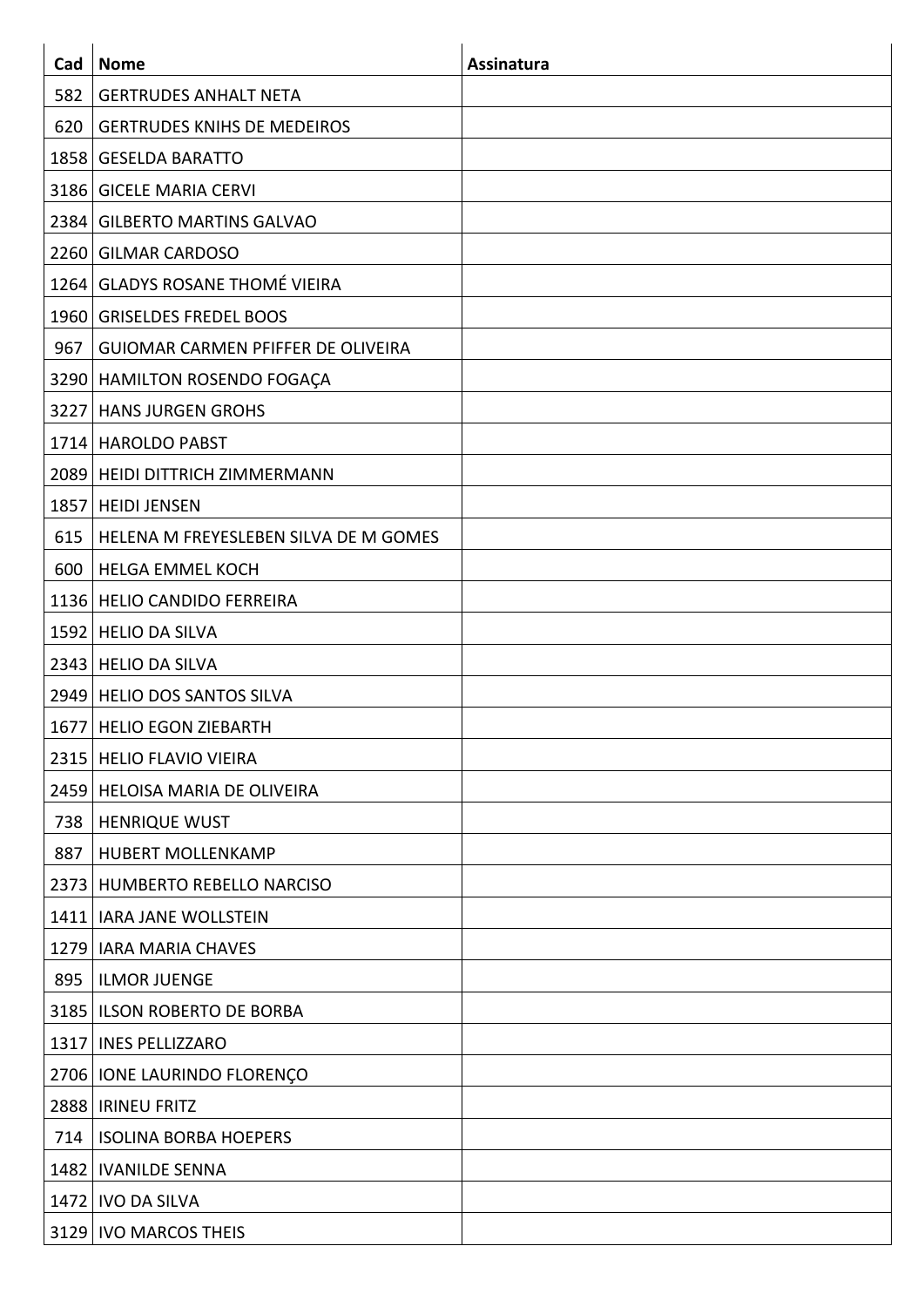| Cad  | <b>Nome</b>                       | <b>Assinatura</b> |
|------|-----------------------------------|-------------------|
| 862  | <b>IVONE SELVA SANTOS</b>         |                   |
| 2345 | <b>IZABEL VIVIANI ZARDO</b>       |                   |
| 1492 | IZILDINHA RAMOS ACCETTA           |                   |
| 2255 | <b>JACY BRUNS</b>                 |                   |
| 602  | <b>JAIME FLORIANI</b>             |                   |
|      | 2269 JANE CRISTINA CASAS          |                   |
| 3195 | JOAO BATISTA FORBICI              |                   |
|      | 1400 JOAO CANDIDO DE AQUINO       |                   |
| 2983 | JOAO DE DEUS OLIVEIRA             |                   |
|      | 1814 JOAO ERNESTO BATISTA         |                   |
|      | 3143 JOAO FRANCISCO NOLL          |                   |
| 1581 | JOAO IVO GIRARDI                  |                   |
| 648  | JOAO JOSE LEAL                    |                   |
| 956  | JOAO LEODEGARIO DOS SANTOS        |                   |
| 655  | <b>JOAO LUIZ OLESCUK</b>          |                   |
|      | 1896   JOCELI TERESINHA DA SILVA  |                   |
| 1294 | JOEL ROBERTO BENGHI               |                   |
|      | 2164   JORGE FREIRE LEAL          |                   |
| 2662 | JORGE LUIZ BLOSFELD               |                   |
|      | 1928 JORGE PEREIRA                |                   |
|      | 2168 JOSANI MILENE FINK           |                   |
|      | 1318 JOSE ADEMIR PEREIRA          |                   |
|      | 3153 JOSE AUGUSTO KISTNER         |                   |
|      | 1278 JOSE CARLOS COSTA MARTINS    |                   |
|      | 1198 JOSE CARLOS GONCALVES DA LUZ |                   |
|      | 2754 JOSE CARLOS GRANDO           |                   |
|      | 1163 JOSE CARLOS STEFANES FILHO   |                   |
| 3065 | JOSE CONCEICAO PERES              |                   |
| 894  | <b>JOSE ENDOENÇA MARTINS</b>      |                   |
| 792  | JOSE FELICIO DA SILVA             |                   |
|      | 2048 JOSE GERALDO PEREIRA DA CRUZ |                   |
| 579  | <b>JOSE GONCALVES</b>             |                   |
| 990  | JOSE IDEBALDO DA ROSA             |                   |
|      | 1011 JOSE LUIZ NUNES DA SILVA     |                   |
| 1844 | JOSE NUNO AMARAL WENDT            |                   |
| 2123 | JOSE ROQUE VOLTOLINI DA SILVA     |                   |
| 587  | <b>JOSE TAFNER</b>                |                   |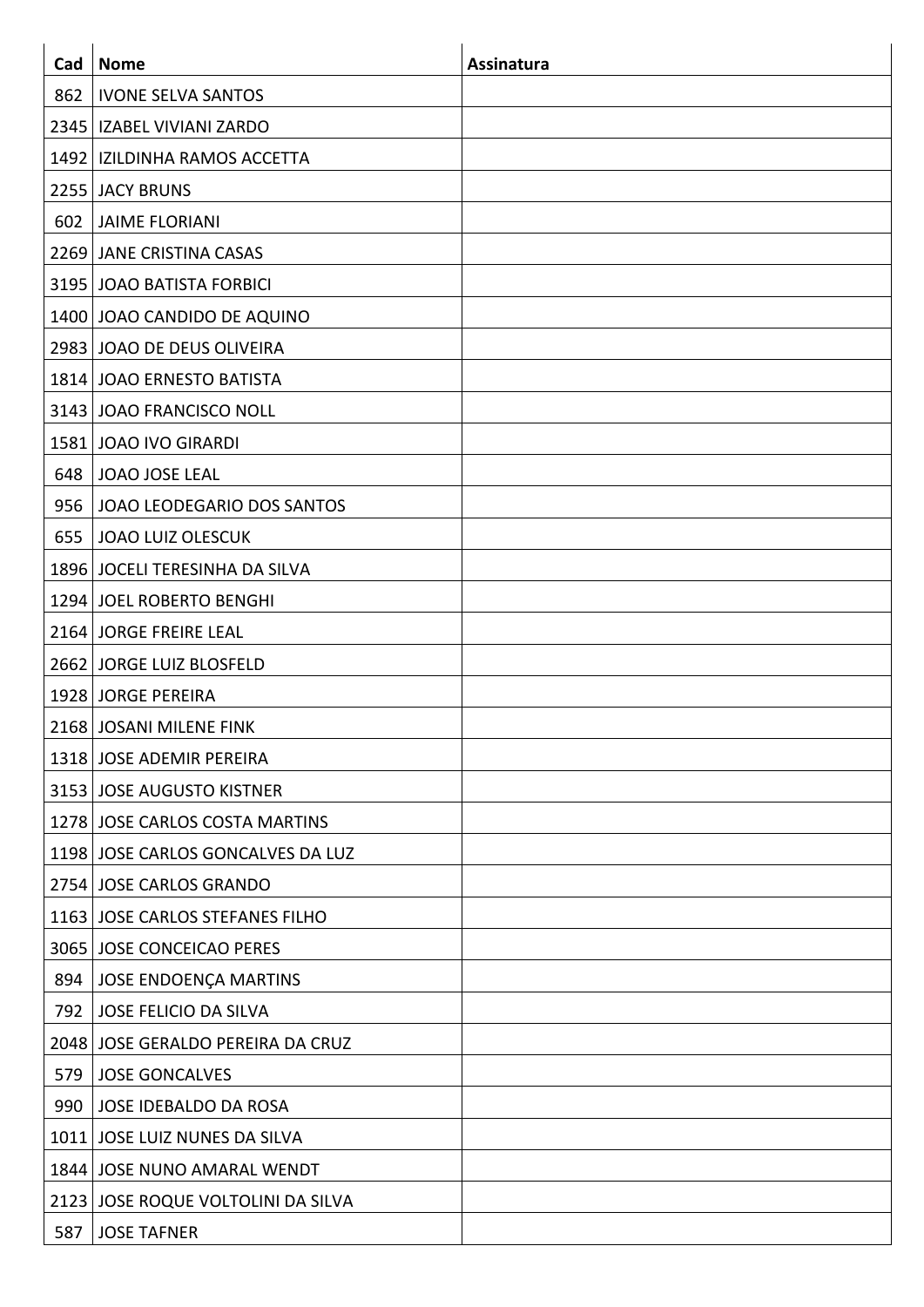| Cad  | <b>Nome</b>                        | <b>Assinatura</b> |
|------|------------------------------------|-------------------|
|      | 2360 JUARES JOSE AUMOND            |                   |
|      | 1506 JUCELIA MARIA SCHUBERT        |                   |
| 2704 | <b>JUDITE HENNEMANN BERTONCINI</b> |                   |
| 3355 | JULIANA MARIA REBELO               |                   |
|      | 1975 JULIANNE FISCHER              |                   |
| 2020 | JUVENILA MARIA AGOSTINI MOURA      |                   |
| 628  | KALVALA RAMANUJA RAO               |                   |
| 1599 | KARIN ESEMANN DE QUADROS           |                   |
| 595  | <b>LACI BARTH</b>                  |                   |
| 621  | <b>LAURI DA SILVA</b>              |                   |
| 896  | LAURO EDUARDO BACCA                |                   |
| 608  | LEANDRO ARMANDO LONGO              |                   |
| 960  | <b>LEO ARNO PROBST</b>             |                   |
| 893  | LEONEL CEZAR RODRIGUES             |                   |
| 1121 | <b>LEONIDA PINTO</b>               |                   |
| 603  | LEONILA ROZA WILHELM               |                   |
| 2533 | <b>LEONIR ALBA</b>                 |                   |
| 884  | <b>LEONTINA BORNHOFEN</b>          |                   |
| 661  | LIA KOCH BECKHAUSER                |                   |
| 1498 | <b>LIANE MANKE SILVA</b>           |                   |
| 612  | LIDIA DE OLIVEIRA                  |                   |
| 614  | LIDIA FERNANDES PEREIRA            |                   |
| 570  | LILI ALTHOFF KALVELAGE             |                   |
| 2580 | LILIANE CRISTINA JARSCHEL MARTA    |                   |
| 604  | <b>LINDOLFO FAUXT</b>              |                   |
| 1669 | <b>LIVIO WERNCKE</b>               |                   |
| 640  | <b>LORENA BARTHEL</b>              |                   |
| 2169 | LORENA BENATHAR BALLOD TAVARES     |                   |
| 3121 | LORENA DE FATIMA PRIM              |                   |
| 567  | <b>LORIVAL BECKHAUSER</b>          |                   |
| 667  | <b>LORIVAL HARI SAADE</b>          |                   |
| 1412 | LOURIVAL ANTONINO DOS SANTOS       |                   |
| 578  | LOURIVAL BUSARELLO                 |                   |
| 953  | LUCIA INES TEIXEIRA FERNANDEZ      |                   |
| 1745 | <b>LUCIA SCHMITT</b>               |                   |
| 1124 | LUCILA SANTOS OLIVEIRA             |                   |
| 2905 | LUCIO FLAVIO DA SILVEIRA MATOS     |                   |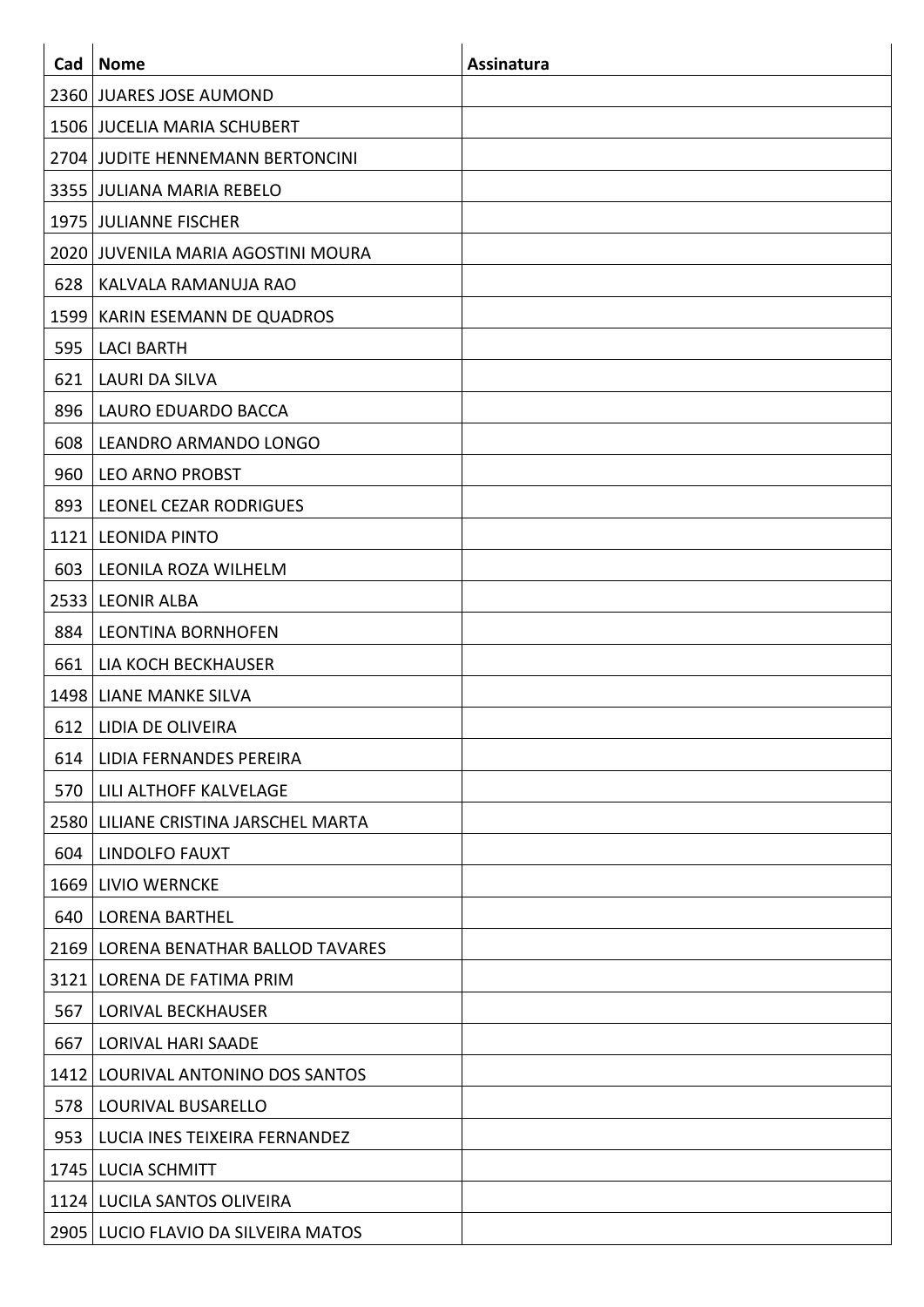| Cad   | <b>Nome</b>                               | Assinatura |
|-------|-------------------------------------------|------------|
|       | 1949 LUIS RENATO GARCEZ DE OLIVEIRA MELLO |            |
|       | 3373 LUIS VALDEMIR COELHO DE BRAGAS       |            |
|       | 2908   LUIZ ALBERTO DE SOUZA              |            |
|       | 1159   LUIZ BIANCHI                       |            |
| 870   | LUIZ CARLOS GULIAS CABRAL                 |            |
| 625   | LUIZ VENDELINO COLOMBI                    |            |
| 666   | LUIZA MARIA NICOLAS NUNES                 |            |
| 17671 | LUZITA MARIA SENA                         |            |
| 3030  | <b>MAISA DURIEUX PERA SOARES</b>          |            |
|       | 1758   MANFREDO KRIECK                    |            |
| 1375  | <b>MANOEL OSMAR DIAS</b>                  |            |
| 715   | MANUEL JOSE DE MIRANDA GOMES              |            |
| 2177  | <b>MARA BUTZKE HINKELDEY</b>              |            |
| 1951  | <b>MARA LUCIA FERREIRA</b>                |            |
| 3401  | <b>MARA LUCIA PINSEGHER</b>               |            |
| 2511  | MARA SANDRA GIACOMINI PIVESSO             |            |
| 569   | MARCI THERESINHA FLOR DA SILVA            |            |
| 1993  | <b>MARCIA AURELIA STOPASSOLI</b>          |            |
| 2760  | <b>MARCIA LUCIANA ROSA TENSINI</b>        |            |
|       | 1776   MARCIO SCHLINDWEIN                 |            |
|       | 3103   MARCOS VILMAR DE OLIVEIRA          |            |
| 3161  | <b>MARGARETE EGER MEDEIROS</b>            |            |
|       | 3339   MARGARETH CASSILDA DA SILVA        |            |
|       | 1486   MARGELIA MULLER                    |            |
|       | 2302   MARGUIT KEUNECKE                   |            |
|       | 1849   MARIA ADELIA BENTO SCHMITT         |            |
| 2237  | <b>MARIA ADELIA STIEHLER</b>              |            |
| 3127  | MARIA APARECIDA BERNART LAUX              |            |
| 651   | <b>MARIA CARMEN POLTRONIERI</b>           |            |
| 3400  | <b>MARIA CLAUDIA SCHMITT LOBE</b>         |            |
| 605   | MARIA DA GRACA SCHMITZ FERNANDES          |            |
| 1534  | <b>MARIA DE FATIMA VIEIRA</b>             |            |
| 868   | MARIA DEL PILAR FEDELE DE CARLEVARO       |            |
| 805   | MARIA DO CARMO COELHO                     |            |
| 676   | <b>MARIA DO ROSARIO KNECHTEL</b>          |            |
| 630   | <b>MARIA EDITH POERNER</b>                |            |
|       | 1580   MARIA EUNICE DOS SANTOS            |            |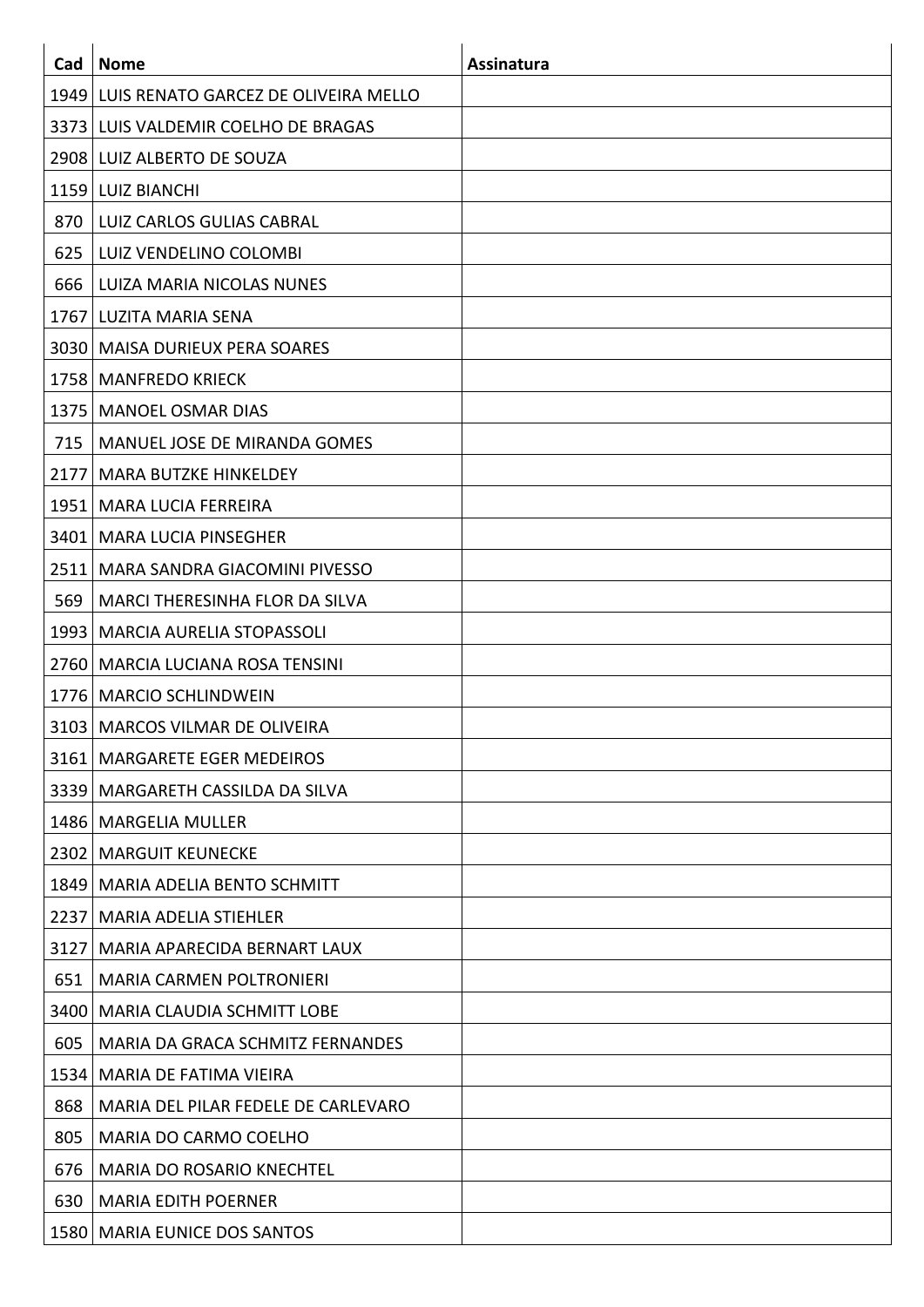| Cad  | <b>Nome</b>                                     | <b>Assinatura</b> |
|------|-------------------------------------------------|-------------------|
| 1703 | <b>MARIA GENOVEVA LEMOS</b>                     |                   |
|      | 3139   MARIA GORETTI CASAS CAMPOS FERREIRA      |                   |
| 3120 | MARIA HELENA DE SOUZA VERTER                    |                   |
| 2061 | MARIA ISABEL DALCASTAGNE                        |                   |
| 3090 | MARIA JOSE RIBEIRO                              |                   |
| 2319 | MARIA LUCI BITTENCOURT                          |                   |
| 2060 | MARIA LUCIA RONCAGLIO                           |                   |
| 568  | <b>MARIA MARLY CARDOSO</b>                      |                   |
| 1953 | <b>MARIA NAIR RUSSI</b>                         |                   |
| 2729 | MARIA ODETTE AZEVEDO TOLEDO                     |                   |
| 2262 | <b>MARIA REGINA BELLI</b>                       |                   |
| 808  | <b>MARIA REGINA SALGADO MARCONDES</b>           |                   |
| 1300 | MARIA ROSELI DA SILVA BERTOLDI                  |                   |
| 2894 | <b>MARIA SALETE DA SILVA</b>                    |                   |
| 1855 | <b>MARIA SALETE OLIANI</b>                      |                   |
| 1371 | MARIA SALETT BIEMBENGUT                         |                   |
| 1281 | <b>MARIA SELMA GROSCH</b>                       |                   |
| 590  | MARIA TERESINHA HEIMANN                         |                   |
| 931  | MARIA VERONICA DE SOUZA                         |                   |
| 1852 | MARIA WALDRICH                                  |                   |
|      | MARILDA ROSA GALVÃO CHECCUCCI<br>3183 GONÇALVES |                   |
| 934  | <b>MARILDE SIEVERT</b>                          |                   |
| 1730 | <b>MARILENE BETTA</b>                           |                   |
| 2256 | MARILENE DE LIMA KORTING SCHRAMM                |                   |
| 2160 | <b>MARILENE LEUTHEUSER LEITE</b>                |                   |
| 3085 | MARILENE OLIVEIRA BORGES DE SOUZA               |                   |
| 1799 | <b>MARILIS GOUVEIA MATOS</b>                    |                   |
| 1674 | <b>MARILUCIA MATTEDI</b>                        |                   |
| 3349 | MARIO JOSE DA CONCEICAO                         |                   |
| 2954 | <b>MARIO TACHINI</b>                            |                   |
| 2673 | MARISTELA PEREIRA FRITZEN                       |                   |
| 644  | <b>MARIUSE IMIANOWSKY</b>                       |                   |
| 1616 | MARLENE DIERSCHNABEL DA SILVA                   |                   |
| 749  | MARLI MARIA SCHRAMM ALVES                       |                   |
| 1608 | <b>MARLISE HELENA DE ARAUJO</b>                 |                   |
| 1463 | MARTA ELISABET SIGWALT RALDES                   |                   |
| 2053 | MARTA SCHAEFER                                  |                   |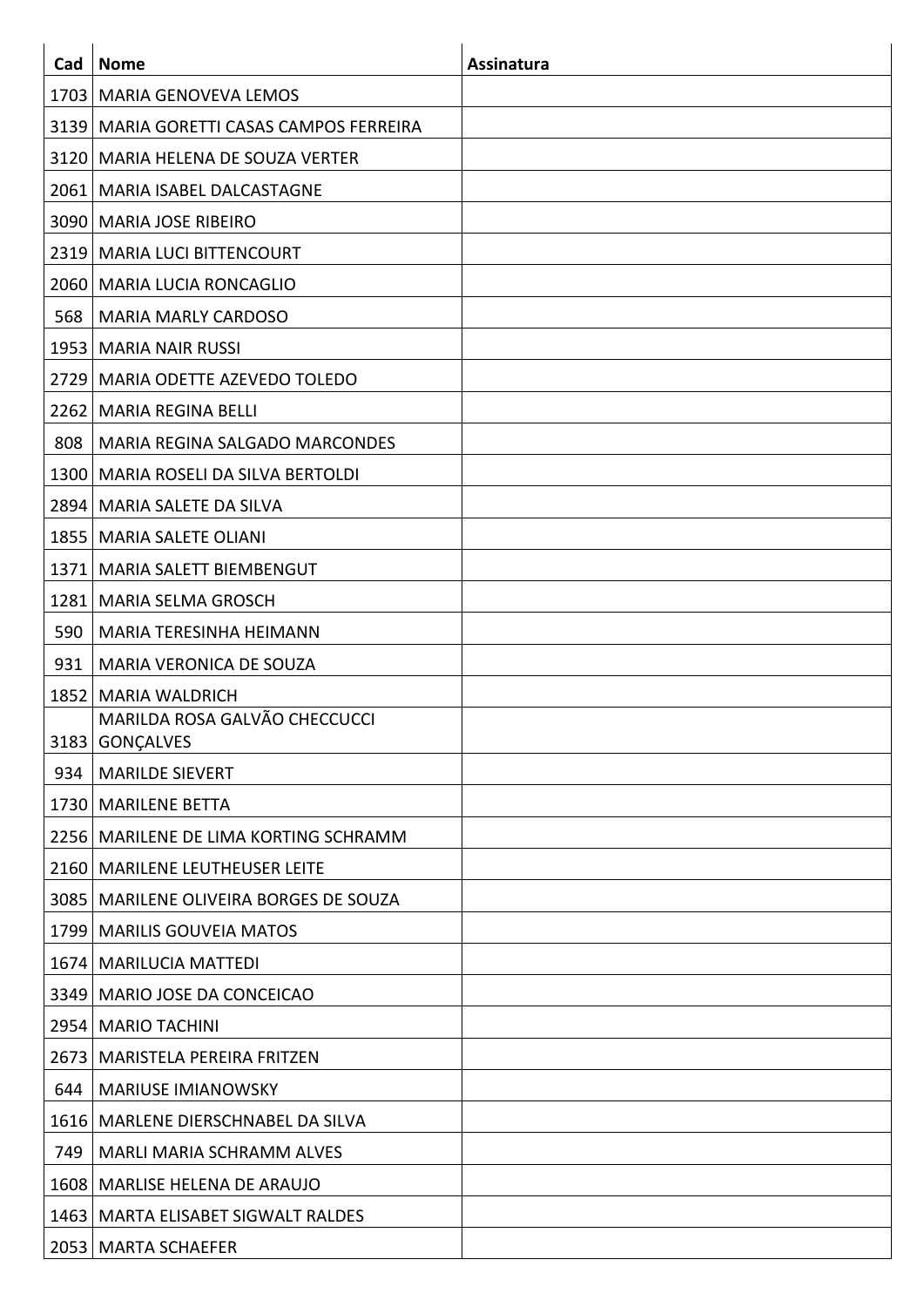| Cad  | <b>Nome</b>                         | <b>Assinatura</b> |
|------|-------------------------------------|-------------------|
| 650  | <b>MAURICI NASCIMENTO</b>           |                   |
|      | 3256   MAURIZETE MAYER              |                   |
|      | 3321   MAURO ROGERIO DA SILVA       |                   |
| 2701 | <b>MAURO SCHARF</b>                 |                   |
|      | 2250   MAURO TESSARI                |                   |
| 2853 | <b>MELITA BONA</b>                  |                   |
| 839  | <b>MERCEDES PACHECO</b>             |                   |
| 663  | <b>MERCIO JACOBSEN</b>              |                   |
| 2826 | MICHEL IVON IMME SABBAGH            |                   |
| 1444 | MIRIA GRUTZMACHER                   |                   |
| 768  | MIRIAM KRETZSCHMAR SAUT             |                   |
| 1473 | <b>MOACIR PAULO GERLOFF</b>         |                   |
|      | 1320   MOACIR ZANELLA               |                   |
| 1497 | <b>NAIR KOCH</b>                    |                   |
|      | 2456   NANCY FILOMENA FONTANA       |                   |
| 710  | <b>NARDIM DARCY LEMKE</b>           |                   |
| 1456 | <b>NATAL FACHINI</b>                |                   |
| 613  | NEDA MELO ALTENBURG                 |                   |
| 2122 | NEIDE DE MELO AGUIAR SILVA          |                   |
| 677  | <b>NELCIA CELESTINO</b>             |                   |
|      | 1296 NELO OSTI                      |                   |
|      | 1083   NELSON BENETTI MOURA         |                   |
|      | 1873 NELSON BUDAG                   |                   |
| 1617 | <b>NELSON NONES</b>                 |                   |
|      | 2755   NEODIR OSCAR MANTOVANI       |                   |
|      | 1160   NESSI DAVINA LENZI CRISTELLI |                   |
|      | 2266   NEURANEI SALETE BONFIGLIO    |                   |
| 601  | NEUSA BEZERRA MUSEKA                |                   |
| 1431 | NEUZA APARECIDA CAVALHERI           |                   |
|      | 2446 NEY BOTELHO CANTANHEDE FILHO   |                   |
|      | 1044 NEY GERMANO STOLF              |                   |
| 2956 | NILDA ROSANGELA MIGLIOLI            |                   |
| 589  | <b>NILSO WIEMES</b>                 |                   |
| 2032 | NILSON PEDRO LOURENÇO               |                   |
| 1372 | <b>NILTON DA ROCHA</b>              |                   |
|      | 2273 NILTON NASSER                  |                   |
|      | 1954 NILTON SPERANZINI              |                   |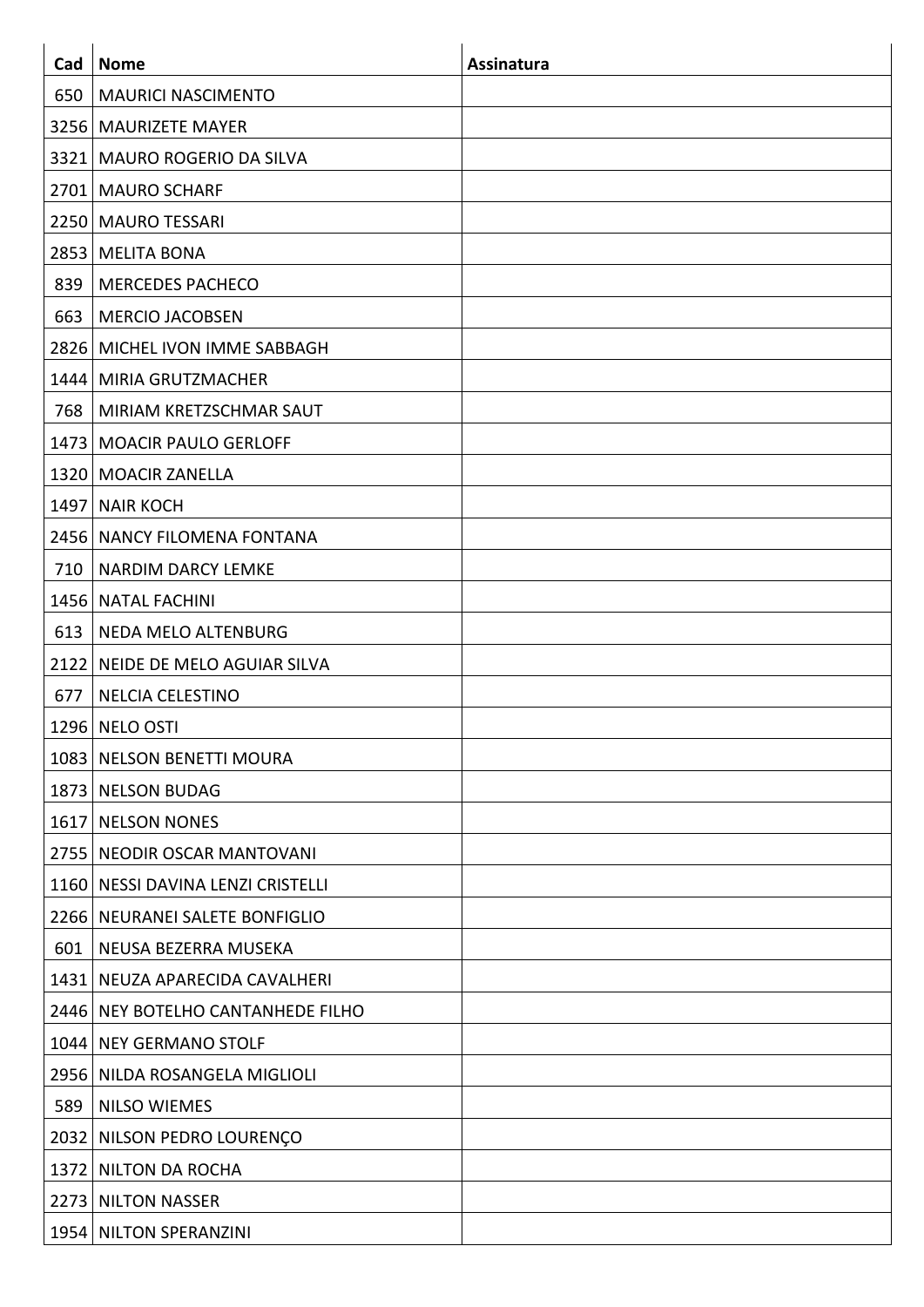| Cad  | <b>Nome</b>                              | Assinatura |
|------|------------------------------------------|------------|
| 718  | NIVALDO ALVES DE SOUZA                   |            |
| 1077 | NOEMI DA SILVA KELLERMANN                |            |
| 2503 | <b>NOEMIA BOHN</b>                       |            |
| 633  | NORMA ODEBRECHT                          |            |
| 737  | <b>OLANDA VENTURA</b>                    |            |
| 2489 | <b>OLDONI PEDRO FLORIANI</b>             |            |
| 1200 | <b>OLIVIO MATTIUZ</b>                    |            |
| 585  | <b>ORLANDO GOMES</b>                     |            |
| 1172 | ORLANDO HUGO PRAUN JUNIOR                |            |
| 2050 | <b>OSCAR DALFOVO</b>                     |            |
| 1796 | <b>OSMAR DE SOUZA</b>                    |            |
| 1162 | OSMAR LEONARDO KUHNEN                    |            |
| 622  | <b>OSMAR SANSAO</b>                      |            |
| 711  | <b>OSNI HEINIG</b>                       |            |
| 3411 | <b>OSVALDO DIAS</b>                      |            |
| 1271 | <b>OTAVIO PIERITZ</b>                    |            |
| 2084 | OTILIA LIZETE DE OLIVEIRA MARTINS HEINIG |            |
| 1994 | <b>OTTO JAIME FERREIRA</b>               |            |
| 1173 | PALMIRA TEIXEIRA RIBEIRO RIZZO           |            |
| 2488 | PATRICIA DE BORBA                        |            |
|      | 2510   PAULO LUIS SCHMITT                |            |
| 2035 | <b>PAULO OSCAR BAIER</b>                 |            |
| 3041 | <b>PAULO ROBERTO BRANDT</b>              |            |
|      | 1338   PAULO ROBERTO DIAS                |            |
|      | 1668   PAULO ROBERTO MATTEDI             |            |
| 794  | PEDRO DE OLIVEIRA                        |            |
|      | 1846   PEDRO PAULO HUGO WILHELM          |            |
| 2300 | PEDRO WILSON BERTELLI                    |            |
| 782  | PERCI ODEBRECHT                          |            |
|      | 2810 RALF KLEIN                          |            |
| 1374 | RAQUEL JUSSARA SA FERREIRA               |            |
| 656  | <b>REINTRAUT SAIS</b>                    |            |
| 2761 | <b>RENATO ANDRADE REBELO</b>             |            |
| 1529 | <b>RENATO WOLFF</b>                      |            |
| 1723 | RICARDO ALENCAR DE AZAMBUJA              |            |
| 769  | RICARDO GUILHERME RADUNZ                 |            |
| 3226 | RICARDO JOSE DE OLIVEIRA CARVALHO        |            |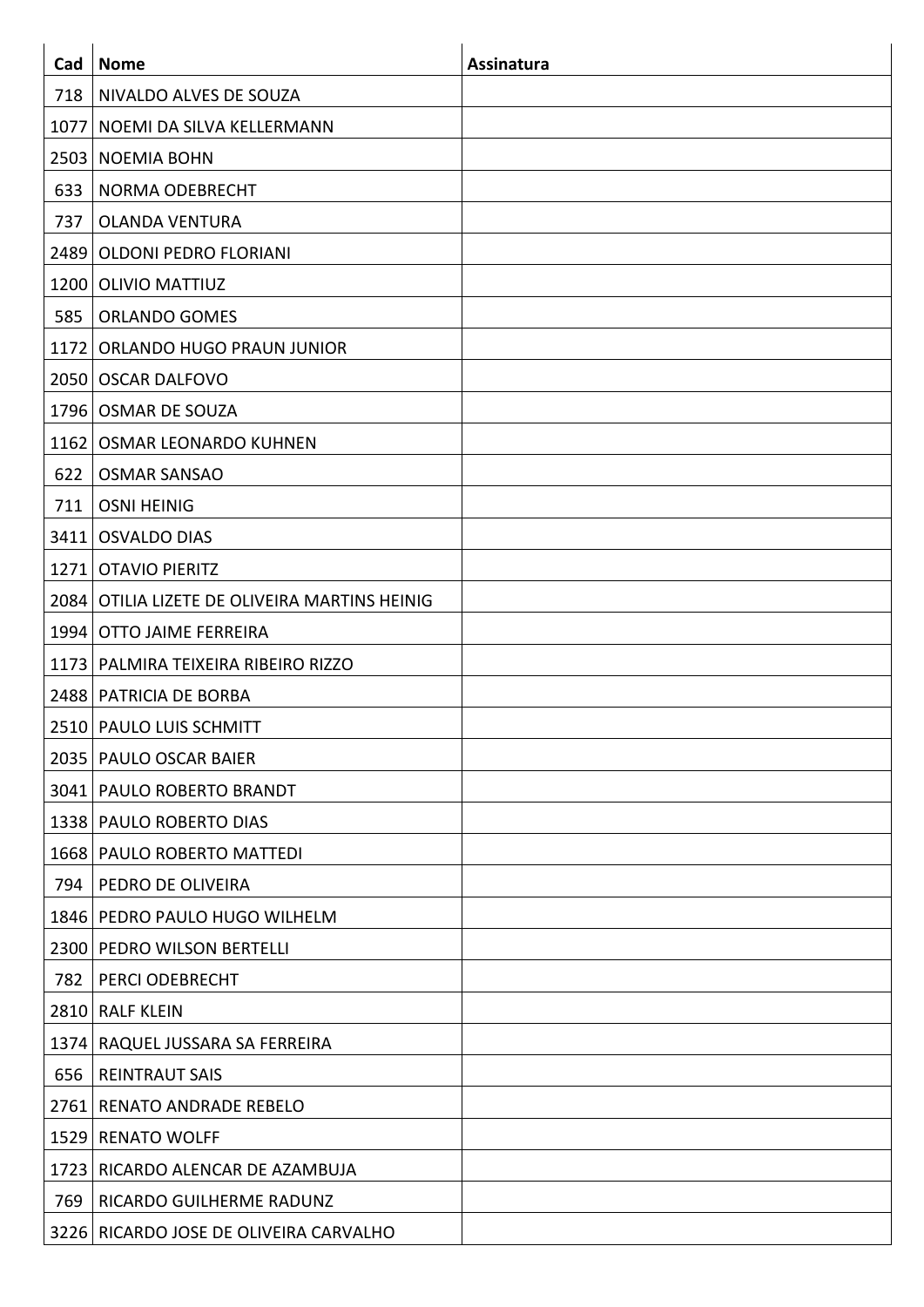| Cad  | <b>Nome</b>                      | <b>Assinatura</b> |
|------|----------------------------------|-------------------|
| 3108 | <b>RITA BUZZI RAUSCH</b>         |                   |
| 2762 | RITA DE CASSIA SARAIVA REBELO    |                   |
| 1096 | RITA ORTMANN                     |                   |
| 2610 | <b>ROBERTO BERNHARD DISSE</b>    |                   |
| 2707 | ROBERTO DINIZ SAUT               |                   |
| 3372 | <b>ROBERTO HEINZLE</b>           |                   |
| 3054 | <b>ROBERTO RAFAELI DA CRUZ</b>   |                   |
| 1156 | ROMUALDO IZON HEIL               |                   |
| 623  | RONALD WILLERDING                |                   |
| 1031 | ROSA ELVIRA LIZANA HERNANDEZ     |                   |
| 1032 | ROSA HAFEMANN GOLINSKI           |                   |
| 3196 | ROSANA ANDRADE REBELO BOEHME     |                   |
| 2487 | ROSANA SILVA DOS SANTOS SCHMITT  |                   |
| 3304 | ROSANE MENDES ALMEIDA            |                   |
| 3098 | <b>ROSANGELA BUDAG</b>           |                   |
| 3365 | ROSANGELA SLOBODA                |                   |
| 3379 | <b>ROSE MARY GRETHER</b>         |                   |
| 1867 | ROSEANA SILVA                    |                   |
| 2044 | ROSELIE DE FARIA LEMOS           |                   |
| 2051 | <b>ROSELY TOMASI</b>             |                   |
|      | 1988   ROSEMARI SOLANGE THEISS   |                   |
| 863  | ROSIANA SOUZA MARTINS            |                   |
| 1489 | <b>ROSINETE GAERTNER</b>         |                   |
| 586  | ROSVITA MUELLER DALAGNOLO        |                   |
| 2191 | <b>RUBENS JAEGER</b>             |                   |
| 652  | <b>RUBIA JENSEN</b>              |                   |
| 1247 | <b>RUI RIZZO</b>                 |                   |
| 2423 | SANDRA MARIA FERREIRA            |                   |
| 2247 | SANDRA PATRICIA SIEBERT          |                   |
|      | 2014   SANDRA SEVERINO           |                   |
|      | 1451   SAUL ALCIDES SGROTT       |                   |
|      | 1056   SEGISMUNDO FLORES         |                   |
| 1847 | <b>SERGIO STRINGARI</b>          |                   |
|      | 1119   SERGIO VICENTE SCHAEFER   |                   |
| 2682 | SHEILA ELISA SCHEIDEMANTEL KLEIN |                   |
|      | 2856 SIDNEY SILVA                |                   |
| 3204 | SILVANA SCHEIDMANTEL SCHROEDER   |                   |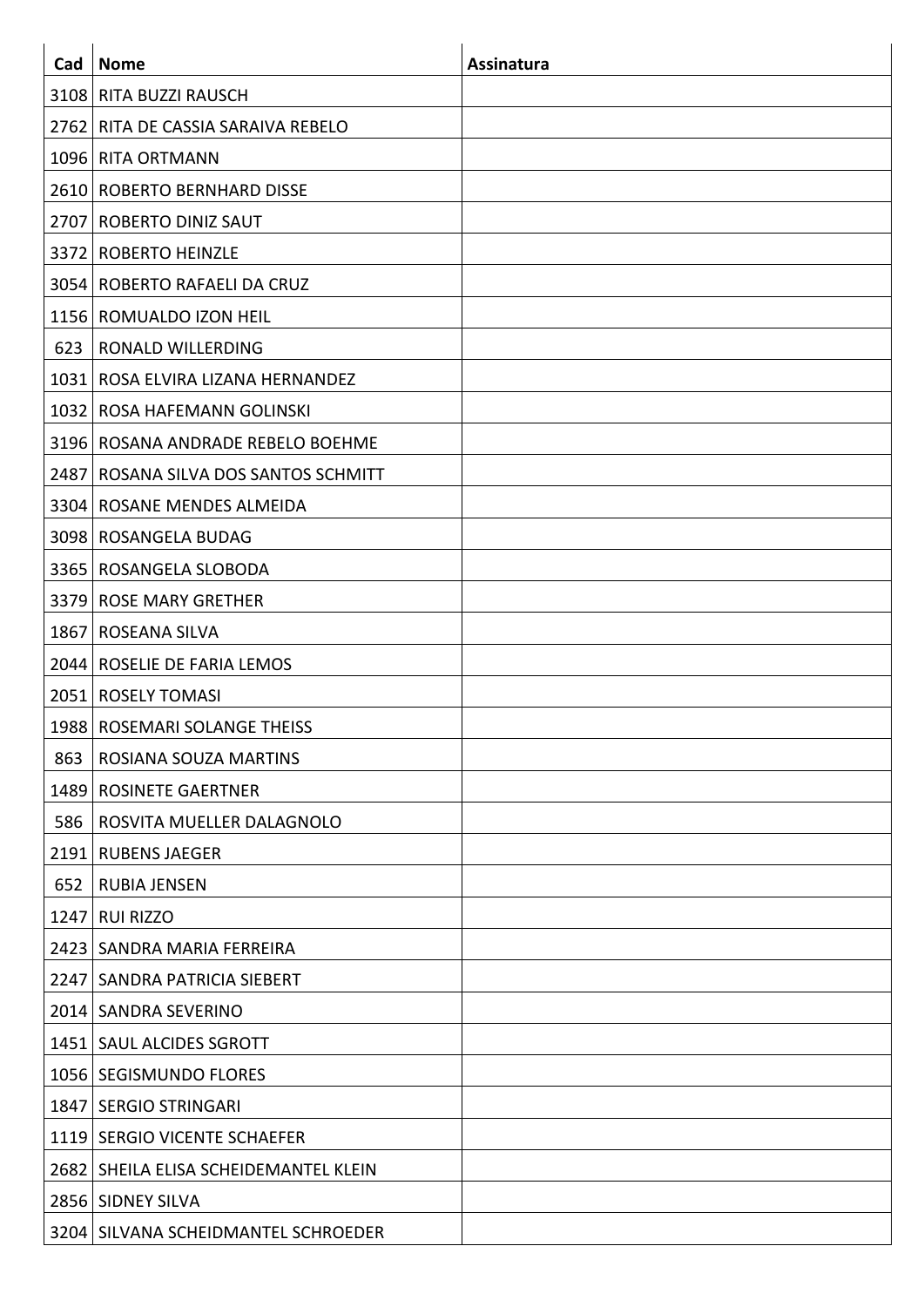| Cad  | <b>Nome</b>                        | <b>Assinatura</b> |
|------|------------------------------------|-------------------|
| 1751 | SILVESTRE KESTRING                 |                   |
| 2146 | <b>SILVIA ODEBRECHT</b>            |                   |
| 762  | SILVIA REGINA ULLRICH              |                   |
| 2451 | SIONARA BODANESE WOUTERS           |                   |
| 583  | <b>SOFIA DREWS PIERITZ</b>         |                   |
| 2482 | <b>SOLANGE GARCIA</b>              |                   |
| 2955 | SOLANGE ROSANA WEITGENANT          |                   |
| 1319 | <b>SOLANGE WINK</b>                |                   |
| 2434 | SONIA MARIA DOS SANTOS             |                   |
|      | 2439   SONIA MARIA ZIMMERMANN      |                   |
|      | 1956   SUELI MARIA VANZUITA PETRY  |                   |
| 1969 | <b>SUMARA LUZIA CURI</b>           |                   |
| 1509 | SUMEIA APARECIDA CURI              |                   |
| 672  | SUZANA PEREIRA SEDREZ              |                   |
| 1535 | SUZELI DEMIN FUMAGALLI             |                   |
| 649  | TADEU CRISTOVAM MIKOWSKI           |                   |
| 3119 | <b>TANIA BAIER</b>                 |                   |
| 3240 | TANIA MARIA DA SILVA               |                   |
| 3346 | TANIA MARIA DE SOUZA FERREIRA      |                   |
| 580  | TANJA VIVIANA VANDRESEN WILLERDING |                   |
| 3122 | <b>TERESINHA DOS SANTOS</b>        |                   |
| 2407 | <b>TERESINHA METZNER</b>           |                   |
| 584  | <b>TEREZA VICTORIA</b>             |                   |
| 1845 | TICIANO AURELIO CAMPIGOTTO         |                   |
| 3165 | <b>UDO SCHROEDER</b>               |                   |
| 806  | URSULA AXT MARTINELLI              |                   |
| 581  | <b>URSULA MEIER</b>                |                   |
| 2574 | <b>VALCIR DE AMORIM</b>            |                   |
| 1619 | VALDEVINO PEDRO DA SILVA           |                   |
| 1842 | <b>VALDIR DA CRUZ</b>              |                   |
|      | 2568 VALMIR SALVADOR               |                   |
| 3091 | <b>VALQUIRIA BRODWOLF</b>          |                   |
| 2644 | VANIA TANIRA BIAVATTI              |                   |
| 2412 | <b>VENILTON REINERT</b>            |                   |
| 1870 | <b>VERA ITEN</b>                   |                   |
| 2483 | VERA LUCIA DE SOUZA E SILVA        |                   |
| 1766 | <b>VERA REGINA RODACKI GOMES</b>   |                   |